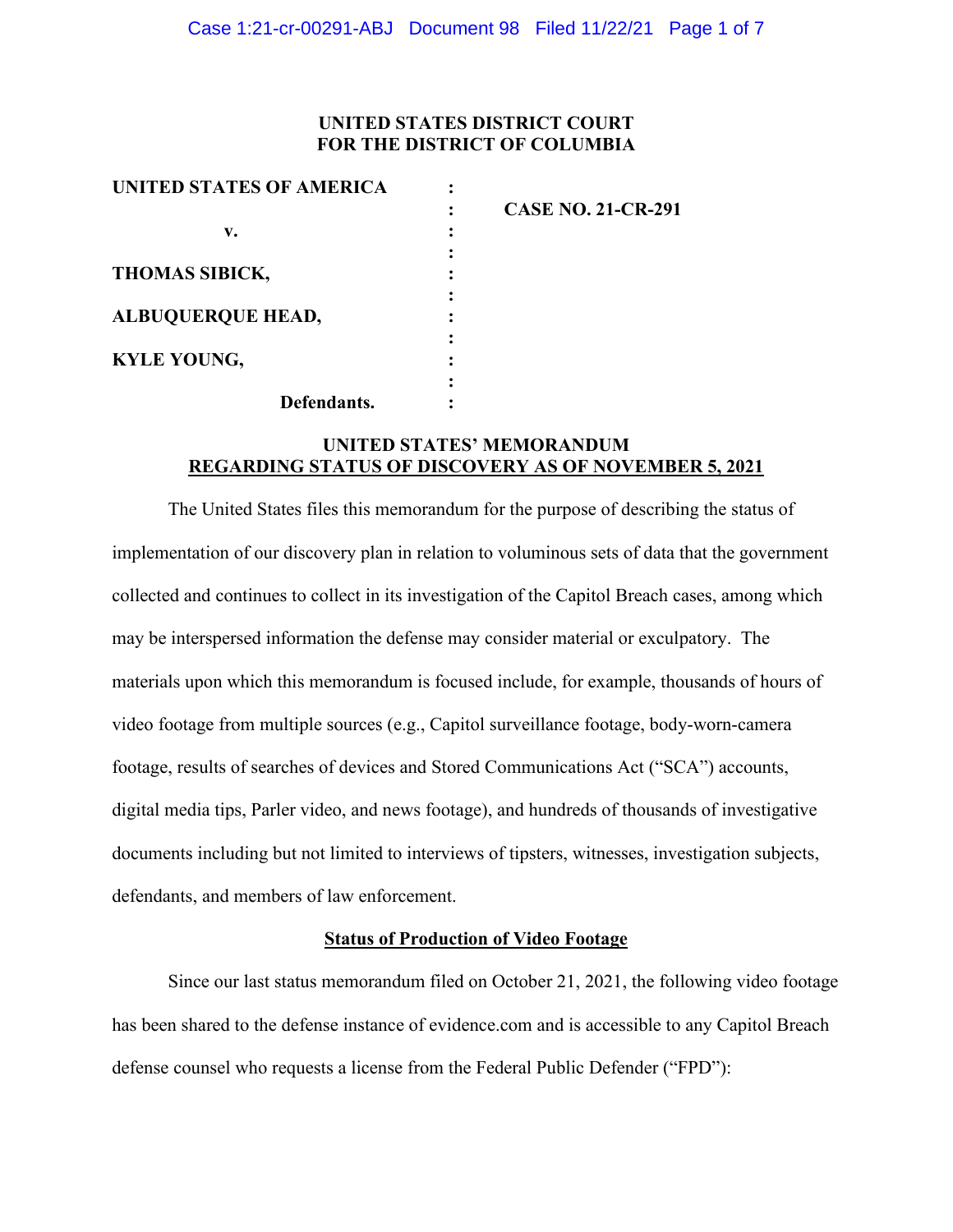- 142 files consisting of U.S. Secret Service (USSS) surveillance exterior camera footage from January 6, 2021.
- 4,204 files consisting of U.S. Capitol Police Closed Circuit Video ("USCP CCV") footage from 123 cameras. The contents of footage shared includes video from the interior of the U.S. Capitol.
- 24 files consisting of approximately 4 hours of body-worn-camera ("BWC") footage recorded by 11 Fairfax County Police officers. The footage begins on January 6, 2021, at 3:39 p.m. (and depicts the officers traveling to Washington, D.C.). The footage from the Capitol begins at 5:18 p.m.
- 60 files consisting of approximately 37 hours of BWC footage recorded by 22 Montgomery County Police officers. The footage begins on January 6, 2021, at 3:03 pm.

At this juncture, over 23,000 files consisting of USCP CCV, BWC and USSS surveillance

footage have been made available to the defense instance of evidence.com

## **Status of Defense Relativity Workspace**

As we stated in our prior memorandum, the United States modified its contract with Deloitte Financial Advisory Services, LLP ("Deloitte") on October 13, 2021, to fund a Capitol Breach Relativity workspace and purchase licenses that will enable legal defense teams to gain access to the database. FPD is now consulting with Deloitte concerning the construction and organization of the defense workspace and a structure for distributing Relativity licenses to defense counsel. FPD will notify Capitol Breach defense counsel on how to obtain Relativity licenses once the defense workspace is constructed and organized and is ready to be populated with documents.

In furtherance of FPD's efforts to construct the defense Relativity environment, on Friday, November 5, 2021, we will produce to the defense workspace a sample production consisting of 844 files of varied formats that are representative of many of the items we intend to produce. FPD and its vendor will use these files to create standard views, layouts, and coding panes to optimize defense attorney review of the voluminous documents we ultimately will provide.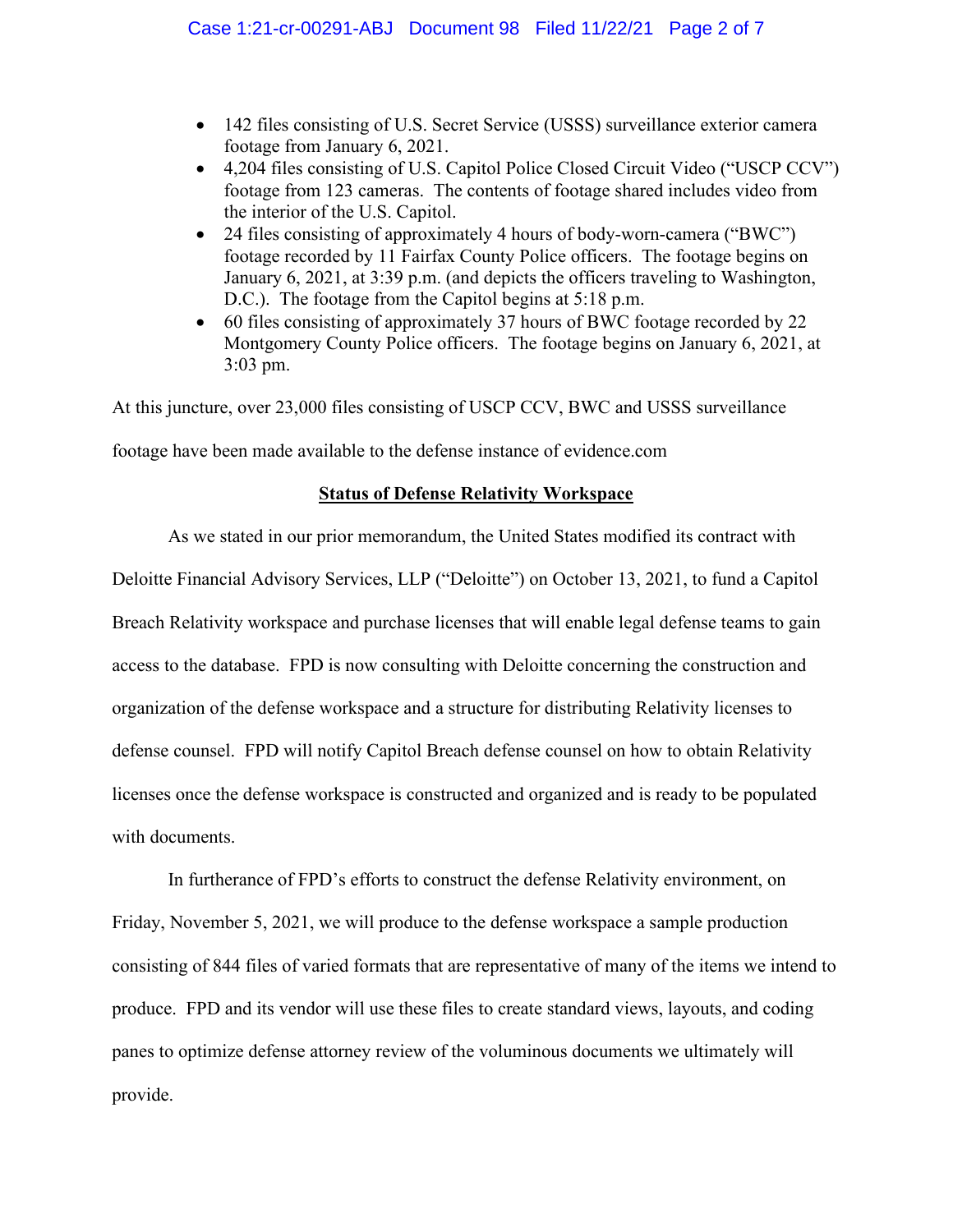## **Status of Production of Documents**

Since our last status memorandum filed on October 21, 2021, the following materials and

a corresponding index have been made available for sharing with Capitol Breach defense counsel

via USAfx:

- A camera map of the Capitol Grounds. The camera map is work product that was created at the request of the Discovery Team to assist the defense in viewing USCP CCV. All camera locations depicted are approximate.
- Ten aerial surveillance images received from the Metropolitan Police Department ("MPD").
- Six demonstration permits received from the USCP.
- A spreadsheet containing the filenames/titles, starting times, video length, and date of the USSS video. This spreadsheet is work product that was created by the Discovery Team to assist the defense in viewing USSS video.
- 30 digital audio files consisting of 30 hours of MPD radio transmissions (Special Operations Division ("SOD") channel), beginning on January 6, 2021, at 12:00 a.m. and ending January 7, 2021 at 6:00 a.m.
- A 673-page transcript of the MPD radio transmissions (SOD channel), and an index that associates the Bates number for each audio file with the relevant pages of the transcript.
- USCP after-action reports (176 pages, redacted).
- 159 documents largely consisting of Federal Bureau of Investigation reports of interview of law enforcement officers about their experiences on January 6, 2021, and accompanying exhibits (being produced on November 5, 2021).

# **Contents of Government Relativity Database**

As of our last filing, we stated that our Relativity database contained, *inter alia*, over

23,000 records from MPD. Using Relativity's deduplication tools, we were able to eliminate

about 4,000 records as duplicates. We will continue to deduplicate materials that we collect in

this investigation to make the database as efficient as possible.

# **Incarcerated Defendants**

As a preliminary matter, the Department of Corrections ("DOC") has significantly

expanded its existing electronic evidence review program. Under that program, defense

attorneys may request that clients be allowed to review voluminous or electronic evidence on a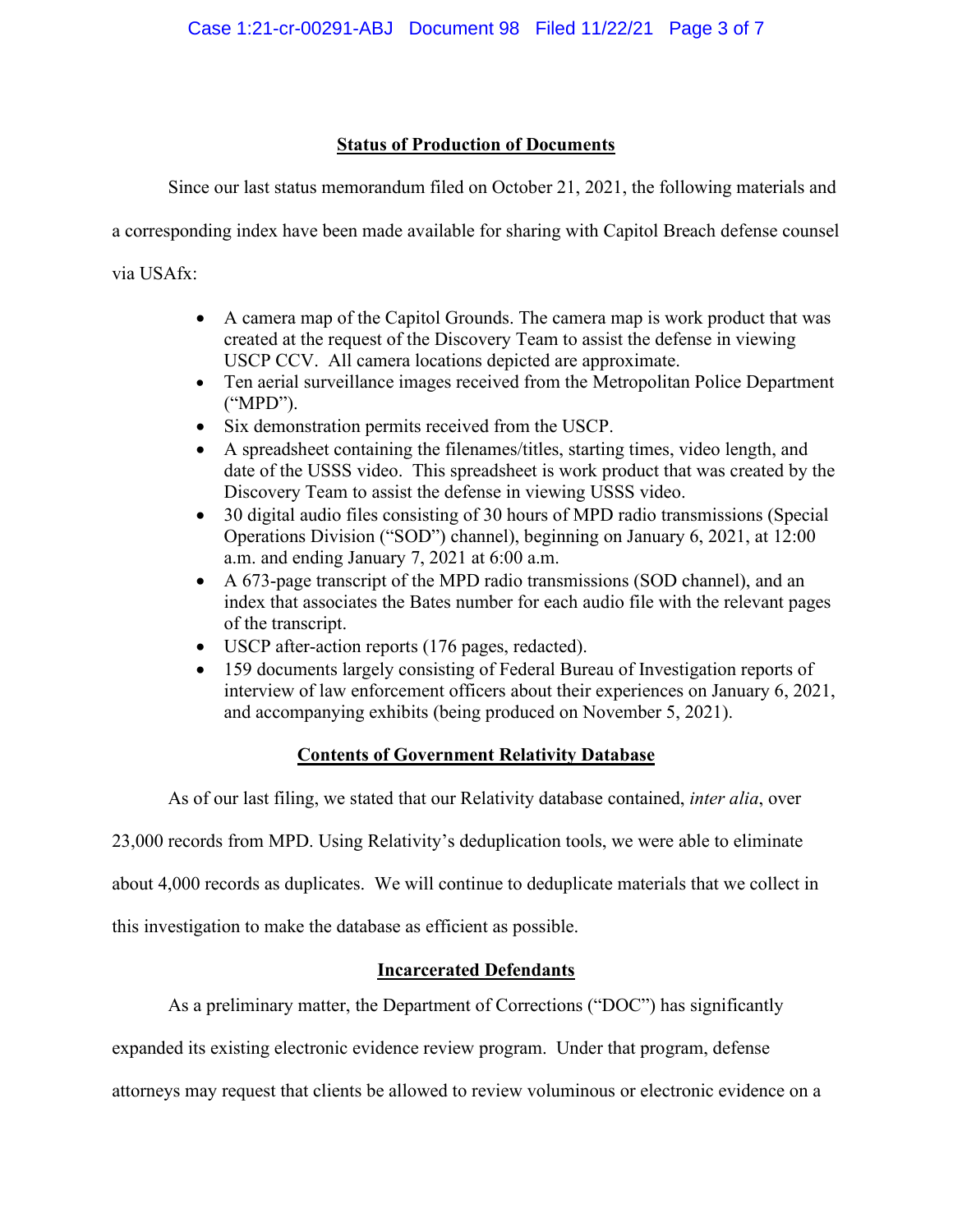#### Case 1:21-cr-00291-ABJ Document 98 Filed 11/22/21 Page 4 of 7

laptop computer provided by the DOC. When a defense attorney sends electronic evidence (e.g., CDs, DVDs or USB flash drives) to the DOC's Litigation Support Unit, the receiving inmate is placed on a waitlist to review the discovery. When a laptop becomes available, the inmate may review the discovery for up to two weeks at a time, while housed in a single cell. If the inmate requires more than two weeks to review the evidence and there is a waitlist, the review will end and s/he will be added to the waitlist to re-enter the program for another two-week review period.

The DOC recently received fifteen new laptops to support its current program, bringing the total number of available laptops to twenty-three. Based on materials provided by the DOC, as of October 27, 2021, there were twenty-eight inmates on the waitlist. Accordingly, not later than November 24, 2021, every person who was on the list as of October 27 should have had an opportunity to review his or her discovery. (To be clear, the waitlist is not limited to January 6 defendants – it contains a mix of inmates from Superior Court and a variety of District Court cases.)

In addition to the DOC's current program, in collaboration with FPD and the DOC, we have developed multiple proposals to increase access by incarcerated defendants to discovery materials. The first proposal involves utilizing educational tablets that are already available for review of video footage shared by defense counsel through my.evidence.com. At this time, FPD and the government are engaged in technical discussions with American Prison Data Systems ("APDS") (the provider of the educational tablets) and Axon Enterprise, Inc. (the company that owns evidence.com), as to whether they can enable access to my.evidence.com on the tablets. APDS expects it will take at least several weeks (from November 4, 2021), to design a potential solution.

The second, independent proposal involves a pilot program in which the DOC would provide Internet connectivity and security to a room designated for discovery review in the Correctional Treatment Facility. Depending on the size of the room ultimately selected, it will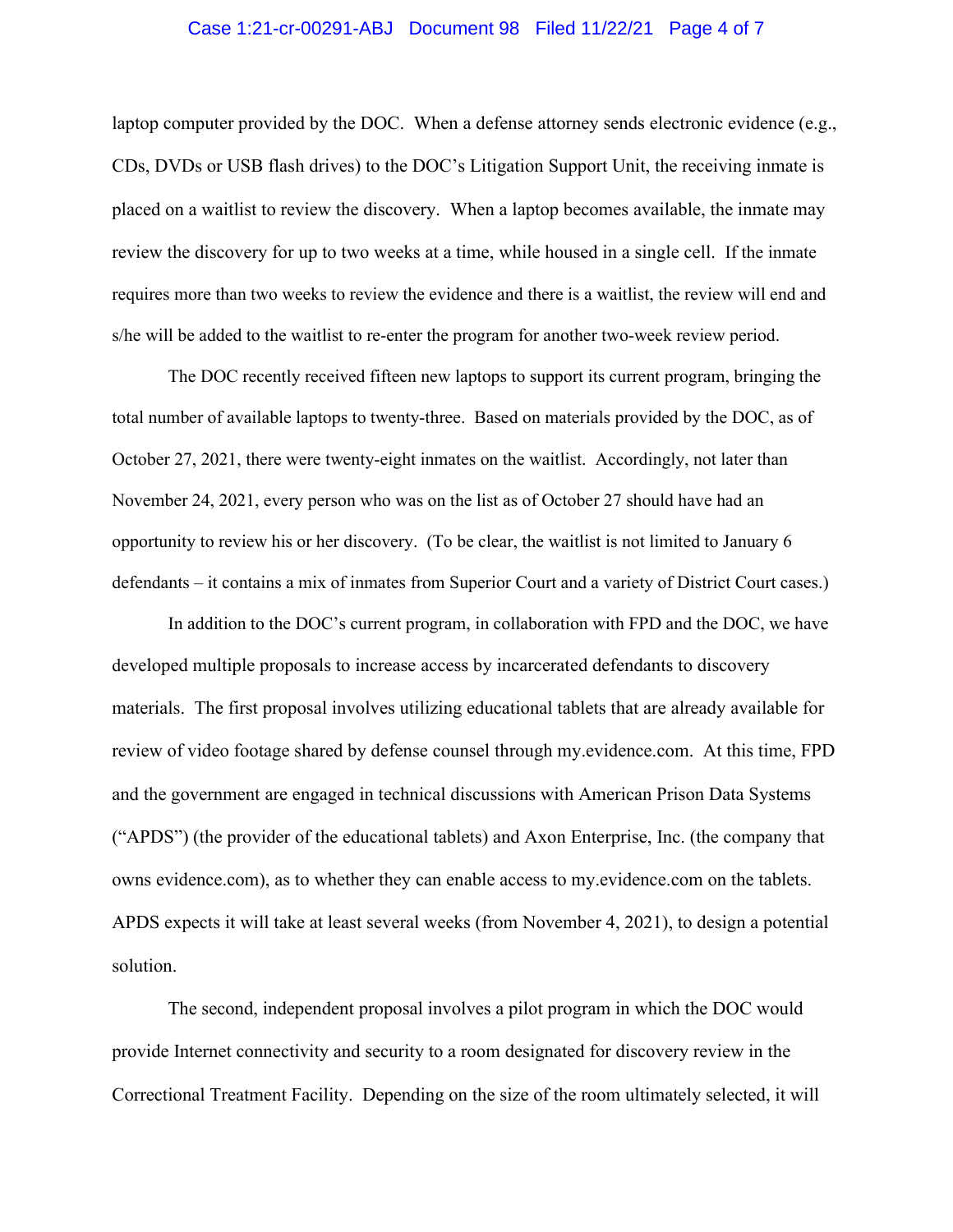## Case 1:21-cr-00291-ABJ Document 98 Filed 11/22/21 Page 5 of 7

accommodate ten to fifteen new laptops on which inmates will be able to review documents produced from the defense Relativity workspace to a separate Relativity workspace accessible to inmates.<sup>1</sup> Ideally, inmates will also be able to use Relativity to share notes about discovery materials with their attorneys. This discovery room would be staffed by a contractor who possesses appropriate information technology skills and experience. FPD and the government are collaborating with our respective vendors to develop an appropriate staffing solution. We intend to meet with the DOC again next week.

## **Substantial Completion of Discovery**

Among the documents we plan to produce on a rolling basis between now and December

31, 2021 are:

- Those portions of the USCP CCV footage designated as "Security Information" pursuant to 2 U.S.C. § 1979 that do not relate to the evacuation of Congressional Members.
- The remainder of MPD BWC footage (largely consisting of footage outside the 1:00 to 6:00 p.m. timeframe), and BWC footage from Arlington County Police (124 files), and Virginia State Police (48 files);
- Video recordings made by officers of MPD's Electronic Surveillance Unit;
- Supplemental exhibits to USCP OPR reports;
- Additional MPD internal investigation reports;
- Virginia State Police and USSS radio transmissions;
- Legal process pertaining to the collection of geolocation data from electronic communications services providers;
- BWC Spreadsheet and zone maps (work product created to assist in review of BWC footage);
- Discoverable MPD, USCP and FBI records and memoranda currently in Relativity;
- Case-specific discovery of other defendants (i.e., discovery already produced to the defendant for whom it is directly relevant, but which will be made accessible to all defendants);
- Results of searches of devices and SCA accounts;
- Custodial statements of (other) defendants.
- Footage obtained from news media; and
- Grand jury transcripts and exhibits.

<sup>&</sup>lt;sup>1</sup> Based on the combined previous experience of representatives of APDS, FPD and the Department of Justice, the educational tablets are not a feasible solution for document review.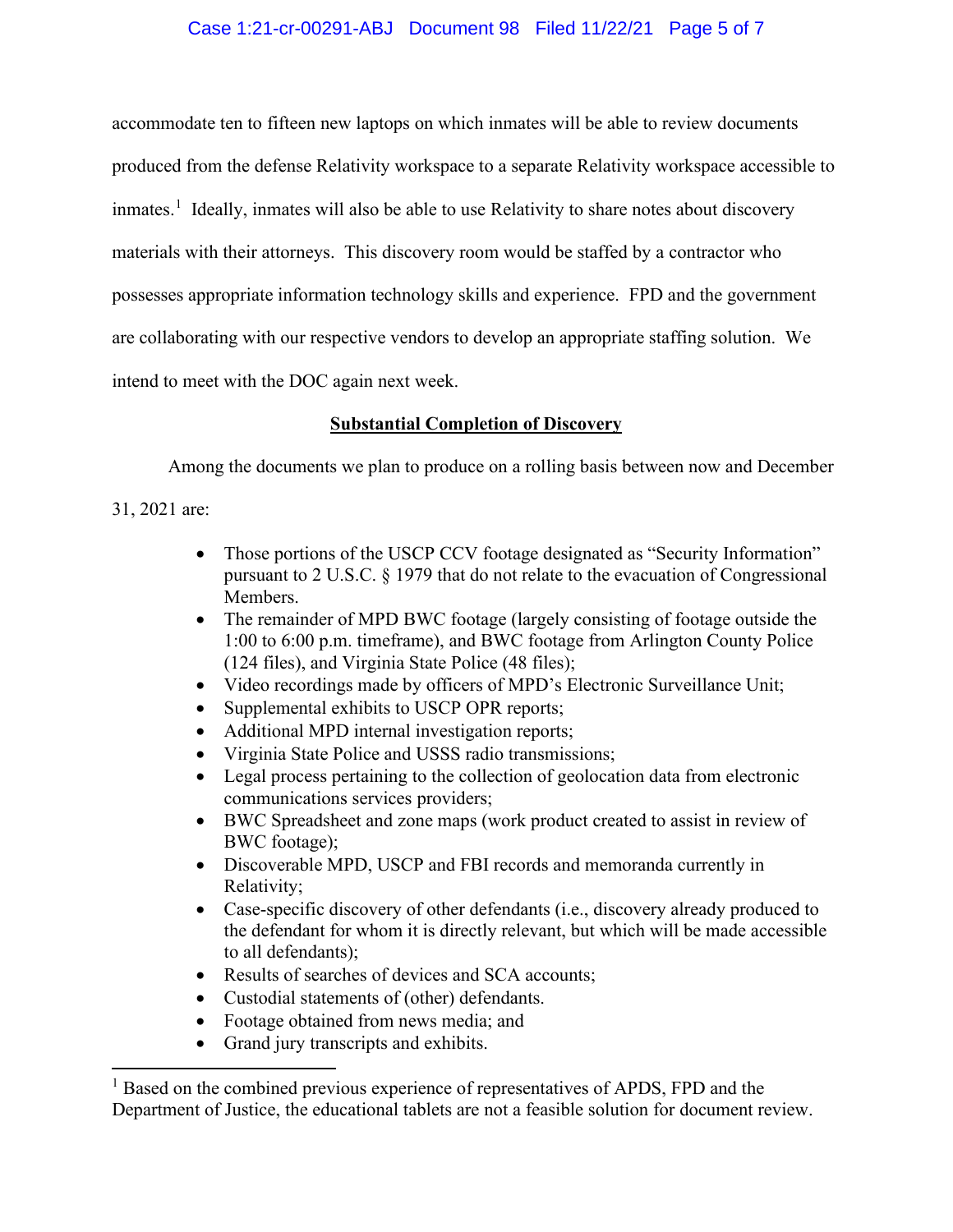### Case 1:21-cr-00291-ABJ Document 98 Filed 11/22/21 Page 6 of 7

By the end of January 2022, we intend to provide the discoverable portions of several hundred thousand FBI records (a substantial portion of which may not be directly related to any charged defendants). These materials that have been undergoing pre-processing to ensure, among other things, that any materials that might be subject to protection under Federal Rule of Criminal Procedure Rule 6(e) are segregated for processing internally. As many documents may not be discoverable or may be duplicative, neither the Court nor defense counsel should expect the size of the productions to the defense to mimic the size of the government's Relativity workspace. We are also currently concluding a concerted effort to consolidate scoped search results from devices and SCA accounts for ingestion by Deloitte.

By the end of January, we also intend to provide the defense an inventory of any materials that have not been loaded into either the evidence.com or Relativity workspaces to facilitate a defendant's ability to request any specific material s/he deems potentially relevant. We invite defense counsel to make specific requests as soon as possible, so that we may consider such requests in prioritizing our order of production. At that point the defense will either have or have access to the vast majority of potentially relevant materials in our possession. Given the scope of the existing investigation and its on-going nature, we expect that we will continue to obtain materials, which we will produce expeditiously.

#### **Conclusion**

In sum, we have made substantial progress in our effort to provide the defense comparable discovery review platforms for both documents and digital media, to populate those platforms, and to use alternative means to provide the most relevant discovery without delay. We will diligently continue to transfer data to our vendors, process it for production, and make